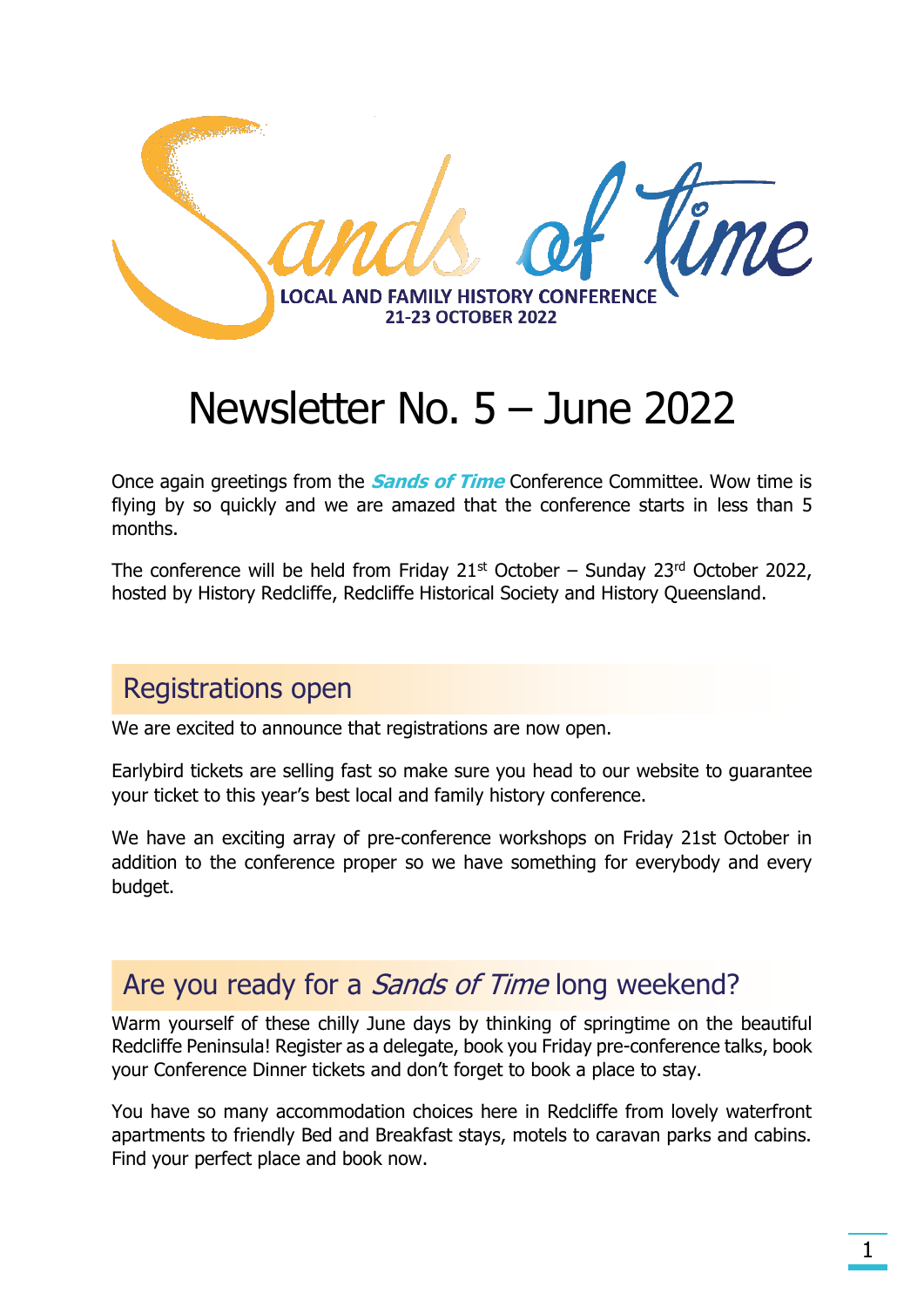### Free Fair

Doors open on Friday 21<sup>st</sup> October with a free public Fair all weekend from 9am until 5pm on Friday, 9am until 6 pm on Saturday and 9am until 12 noon on Sunday.

We can't wait to see all the various exhibitors!



# **Speakers**

| <b>Friday (pre-conference)</b> | <b>Saturday (conference)</b> | <b>Sunday (conference)</b> |
|--------------------------------|------------------------------|----------------------------|
| <b>Bill Kitson</b>             | <b>Jennifer Harrison*</b>    | Pauleen Cass               |
| <b>Rick Aindow</b>             | Stephanie Ryan               | Johnathan Richardson       |
| Mark Finnane                   | Geoff Doherty                | Michelle Patient*          |
| Kaye Nardella                  | Liesl Harrold                |                            |
| <b>Brooke Prentis</b>          | Shauna Hicks*                |                            |
| Jan Richardson                 | <b>Charlotte Sale</b>        |                            |
| Eric Kopittke                  | Fran Kitto                   |                            |
| Daniel Horowitz                | Sharn White                  |                            |

#### \*Keynotes

Full details on all the speakers and their topics can be found on our website [sandsoftime.org.au.](https://sandsoftime.org.au/) Download the programme today!

# Exhibitor & Trade Tables

Expressions of interest have opened for booking trade tables and we encourage you to visit our website [sandsoftime.org.au](https://sandsoftime.org.au/) to book now as table numbers are limited.

Visitors to the free public Fair over the weekend will have the opportunity to peruse approximately 30 Exhibitor Stalls. Most of the stalls will be manned so there will be plenty of people to meet, places to visit and information to be shared.